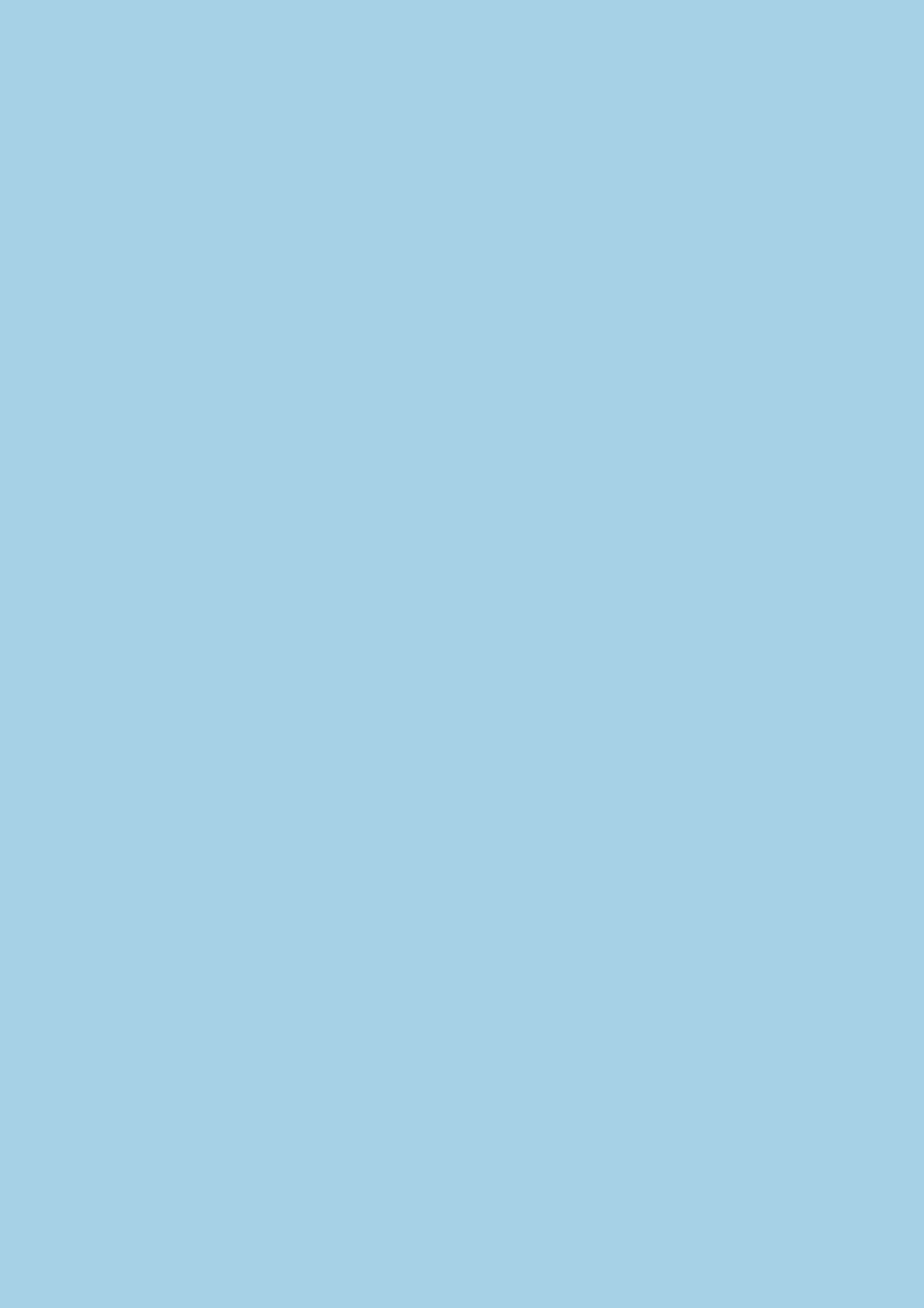## **CHAPTER-I INTRODUCTION**

#### **1.1 About this Report**

This report contains the results of Compliance Audits of various departments under General, Social and Economic Sectors of the Government of Jharkhand conducted during 2017-18 in compliance with the CAG's audit mandate.

The report aims to assist the Jharkhand Legislative Assembly in ensuring executive accountability and improving the process of governance and improving public service delivery of various departments.

This report contains the following chapters:

- **Chapter I:** General information about the auditee departments
- **Chapter-II**: Performance Audit on Modernisation of Police Force in **Jharkhand**

**Chapter III**: Compliance Audits in respect of six departments.

### **1.2 Auditee Profile**

Twenty-seven out of the total 31 departments in Jharkhand fall under the General, Social and Economic Sectors (GSES). These departments are headed by Additional Chief Secretaries/ Principal Secretaries/ Secretaries, who are assisted by Commissioners/ Directors and subordinate officers under them.

The State Government spent only  $\bar{\xi}$  67,706 crore against the budget of  $\bar{\xi}$  82,161 crore during 2017-18. The trend of budget estimates and actual expenditure during 2013-18 is depicted in **Chart 1.**

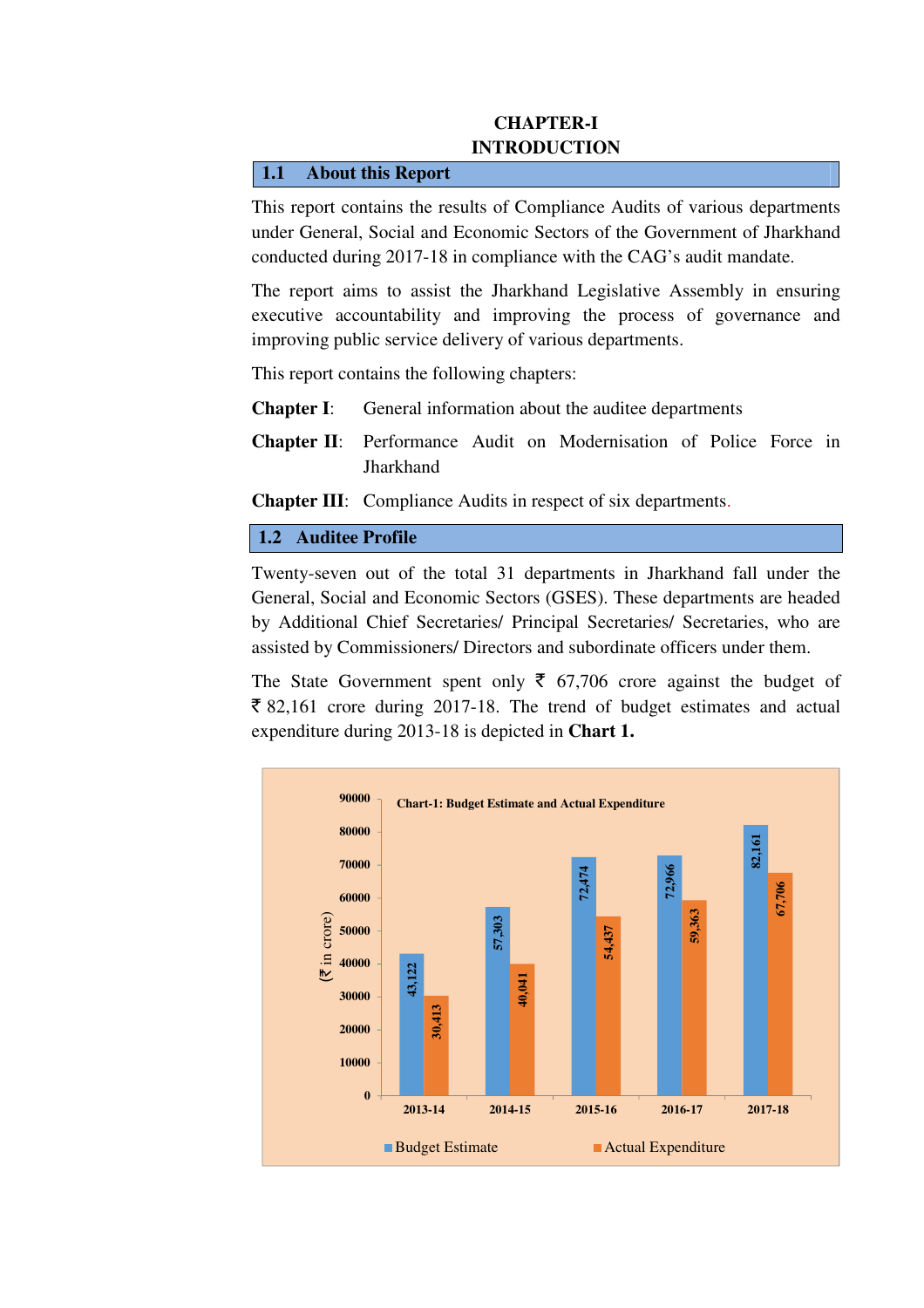Details of major spending departments are shown in **Table 1.1**

|                                      |                                                                   |         |         | $(\bar{\bar{\mathbf{x}}}$ in crore) |  |
|--------------------------------------|-------------------------------------------------------------------|---------|---------|-------------------------------------|--|
| SI.<br>No.                           | <b>Department</b>                                                 | 2015-16 | 2016-17 | 2017-18                             |  |
| 1                                    | Road Construction Department                                      | 3,633   | 4,521   | 5,328                               |  |
| $\overline{2}$                       | School Education and Literacy<br>Department                       | 5,524   | 6,637   | 6,491                               |  |
| 3                                    | Home, Jail and Disaster<br><b>Management Department</b>           | 4,328   | 3,994   | 5,130                               |  |
| $\overline{\mathbf{4}}$              | <b>Rural Development Department</b>                               | 4,001   | 3,470   | 8,153                               |  |
| 5                                    | Urban Development and Housing<br>Department                       | 1,621   | 2,879   | 3,028                               |  |
| 6                                    | Health, Medical Education and<br><b>Family Welfare Department</b> | 2,159   | 2,469   | 2,847                               |  |
|                                      | <b>Total</b>                                                      | 21,266  | 23,970  | 30,977                              |  |
| <b>Audit Coverage</b><br>$\vert$ 1.3 |                                                                   |         |         |                                     |  |

**Table 1.1: Statement of expenditure of six major departments**

Accountant General (Audit), Jharkhand conducted audit of 309 units out of total 7,140 units under 27 departments during 2017-18. Of these, 205 units (66

*per cent*) were from the six major departments indicated in **Table-1.1**.

```
1.4 Response of the Government to Audit
```

```
Inspection Reports (IRs)
```
A detailed review of IRs issued up to March 2018 to 6,307 Drawing and Disbursing Officers (DDOs) pertaining to 27 departments revealed that 34,075 paragraphs contained in 5,618 IRs were outstanding for settlement for want of convincing replies as on 31 March 2019. Of these, the DDOs submitted initial replies against 19,996 paragraphs contained in 3,187 IRs while, in respect of 14,079 paragraphs contained in 2,431 IRs, there was no response from the DDOs.

| Table 1.2: Outstanding IRs and paragraphs (issued up to 31 March 2018) |  |
|------------------------------------------------------------------------|--|
| as on 31 March 2019                                                    |  |

| SL.          | <b>Period</b>      | No. of outstanding | No. of outstanding |
|--------------|--------------------|--------------------|--------------------|
| No.          |                    | <b>IRs</b>         | paras              |
|              | 2017-18            | 311                | 2,036              |
|              | year to 3 years    | 1,390              | 8,241              |
|              | 3 years to 5 years | 805                | 5,726              |
|              | More than 5 Years  | 3,112              | 18,072             |
| <b>Total</b> |                    | 5,618              | 34,075             |

During 2017-18, no Audit Committee Meeting with departmental officers was held.

## **1.5 Compliance Audits**

For the present Audit Report 2017-18, draft reports on one Performance Audit and four Compliance Audit Paragraphs were forwarded to the concerned Administrative Secretaries. Replies have been received in respect of the